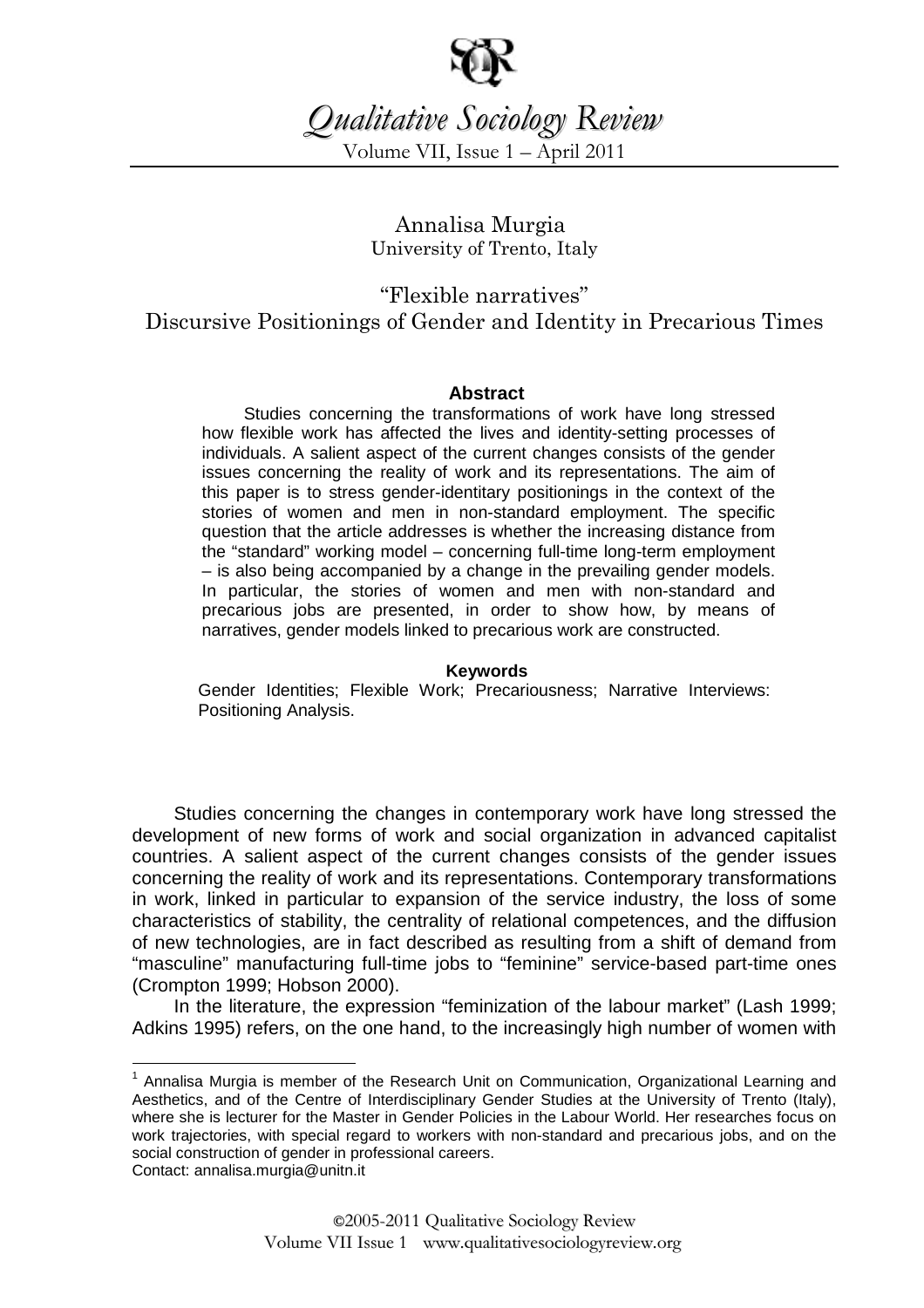jobs (a major trend of the last thirty years) and their growing presence in sectors traditionally pertaining to men. On the other, it stresses the importance acquired, in the new economy, by communicational and relational skills, these being competences assumed to belong "naturally" to women. Furthermore, the concept of feminization has often been used to explain the increasing instability and forced flexibility of contemporary work regardless of the worker's gender. Beck (1999), for instance, uses the expression "feminization of work" to describe the phenomenon of men doing precarious jobs, rather than the situation of women having jobs. This category therefore stresses that specific forms of masculinity continue to characterise professional relationships, maintaining predominance over other possible masculine or feminine forms (Collinson and Hearn 1994), so that the characteristics related to femininity are undervalued, denied or unrecognized (Acker 1990; Davies 1996).

Although the dynamics triggering gender discriminations have long been acknowledged in the analysis of men's and women's professional paths (Kanter 1977; Reskin 1984), the spread of non-standard jobs has emphasized some of their characteristics, sometime even in a paradoxical way. This paper is focused on how social and discursive practices construct the gender identities of men and women on temporary contracts.

## **Un/stable gender positioning in the flexible work**

The proliferation of non-standard types of contract and work has further emphasized the persistence of old gender-related stereotypes concerning the distribution of domestic and care tasks (Poggio 2006) and the chances of access to a professional career and its development (Saraceno 2005). A particularly common rhetoric in regard to non-standard jobs, for instance, claims that the various forms of flexible work are advantageous to women. Its rationale is that, given the instability and adaptability constantly pertaining to feminine work (interruptions, periods of employment followed by periods of unemployment), women are readier than men to adapt to a different model of professional development and to gain more benefits from the current configuration of the labour market. This type of approach, however, starts from an essentialist perspective, automatically ascribing characteristics traditionally considered feminine to women, and those traditionally considered masculine to men. Moreover, it prevents understanding of how gender attributions are constructed in workplaces. In fact, this is not a matter of biological sex; rather, it concerns how people construct their own identities and apply certain discursive and relational practices so as to position themselves in contexts of asymmetric power (Bruni, Gherardi and Poggio 2000).

Whilst recent years have seen studies on how transformations of work have affected the lives and identity-setting processes of individuals (Giddens 1991; Sennett 1998; Beck Ibidem), little research has been conducted on the construction of gender identities within forms of intermittent work (Wajcman and Martin 2002). The aim of this paper is to stress identity-setting processes and gender-positioning processes in the context of the stories of women and men in precarious employment.

The concept of identity applied here does not refer to a static and individual dimension, "something someone is". It instead refers to a process-based and manifold dimension (Gergen 1991), "something someone does" with other people (Poggio 2004) in specific situations and specific places (Butler 1990). A relational concept of oneself, situated in performances and discursive practices, has produced a notion of self-identity as narrative (Giddens Ibidem), of oneself as story-teller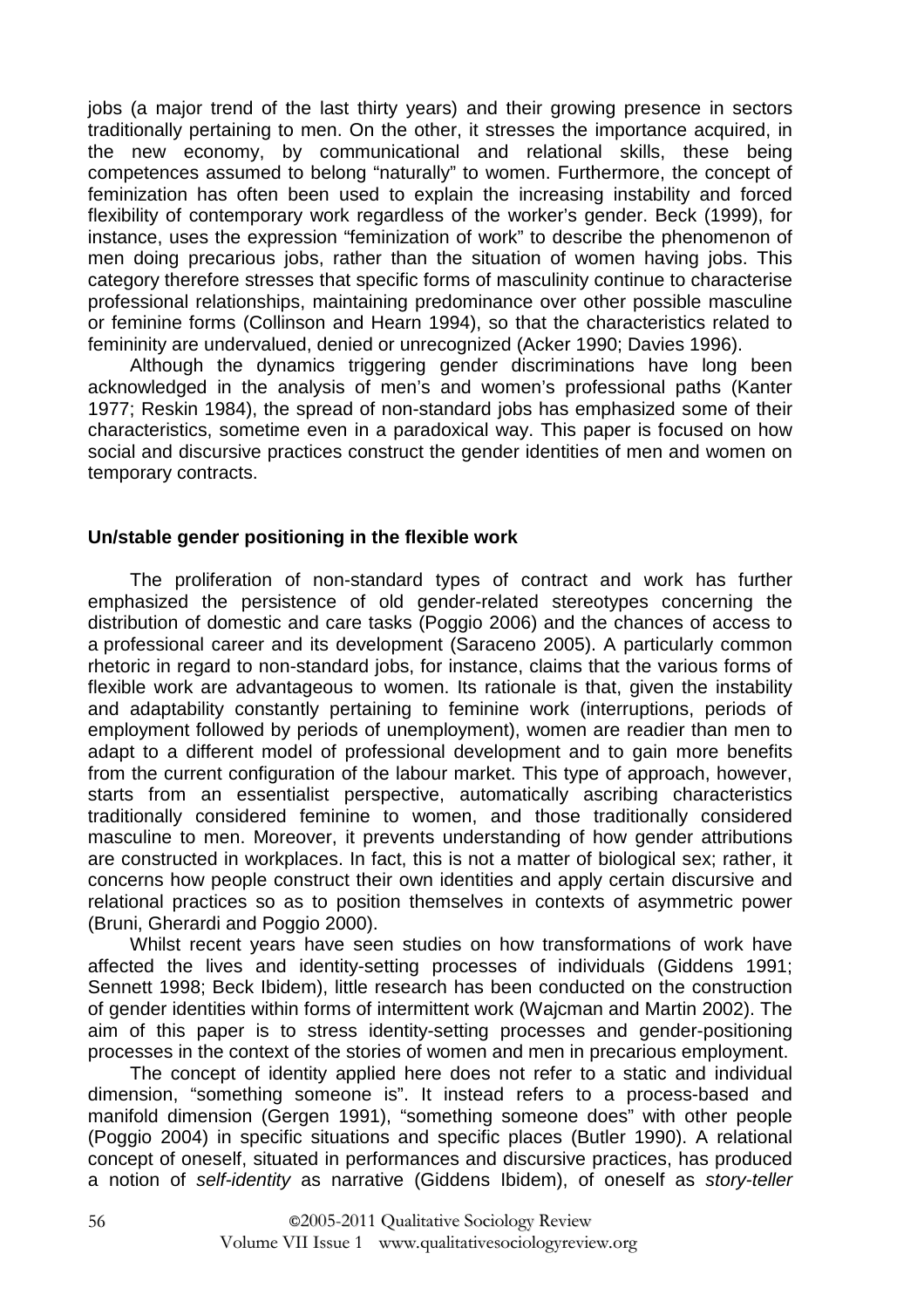(Bruner 1990), of identity as performance made of autobiographical acts (Czarniawska-Joerges 1995). Whenever someone talks about their own life, through a discursive interaction, they perform a biographic practice that contributes to the construction, change and maintenance of their own self. Telling a story means giving a sequence and a sense to one's acting, creatively and dynamically creating not only the content of the story but also one's own discursive identity (Czarniawska 1997). Telling one's own story, most of all when asked about it, therefore makes an important contribution to the identity construction process (Gherardi 1995).

To the same extent, gender identity cannot be conceptualized as an essential entity or as a unitary and definitive product of the socialization process. It is built through social and discursive practices that characterise the relationship between social actors (Gherardi Ibidem). Just like the notion of individual identity, gender identity must be turned as a problem (Butler 1990; Davies and Harré 1990) and regarded as continually reconstructing and redefining itself. Accordingly, men and women's stories and narrative schemes cannot be automatically linked to sexual membership; rather, they represent the *medium* of the interaction through which gender is constructed (Gherardi and Poggio 2003). In this sense, biographic narratives can be interpreted as a rich source of gender identity negotiation (and maybe more) as they are assembled referring to public narratives (Somers and Gibson 1994) or cultural repertoires (Lamont 1992), that is, the prevailing normative discourses about men, women, employment, work, family and other life dimensions (Violi 1992). The life story told by an individual, in fact, allows the account of the individual experience to be linked with the analysis of specific cultural practices or their change.

The specific question that I address in what follows is whether the increasing distance from the "standard" working model – concerning full-time long-term employment – is also being accompanied by a change in the prevailing gender models. In particular, I will present the results of a qualitative research project that has been gathering the stories of women and men with temporary jobs, my purpose being to show how, by means of narratives, the prevailing gender models linked to precarious work are constructed. Most of all, I will stress how these models are disputed and alternative ones are proposed.

# **Research Design and Methodology**

In order to illustrate the processes involved in gender-identity construction by temporary workers, I will present some findings from research carried out in the province of Trento (an area of north-eastern Italy) within the public administration and retail sectors. A major reason for selecting these working worlds for analysis is the rather widespread use in them of many forms of temporary labour, such as contract technicians, freelance workers, contract teachers and so on, in the case of the public administration, and apprentices, seasonal and contract workers etc., in the case of the retail sector. The type of employment relationship matters as well. Among the various contractual forms that give no guarantee of temporal continuity, I focus on employer-coordinate freelance work (in the public sector) and outsourced labour (in retail) – as examined by various studies on current changes in the Italian labour market – because they best represent the new forms of flexible work.

Another reason for this choice is the over-representation of women in these sectors, an aspect which highlights a marked form of discrimination in the Italian labour market: the large number of women in the most unstable and least protected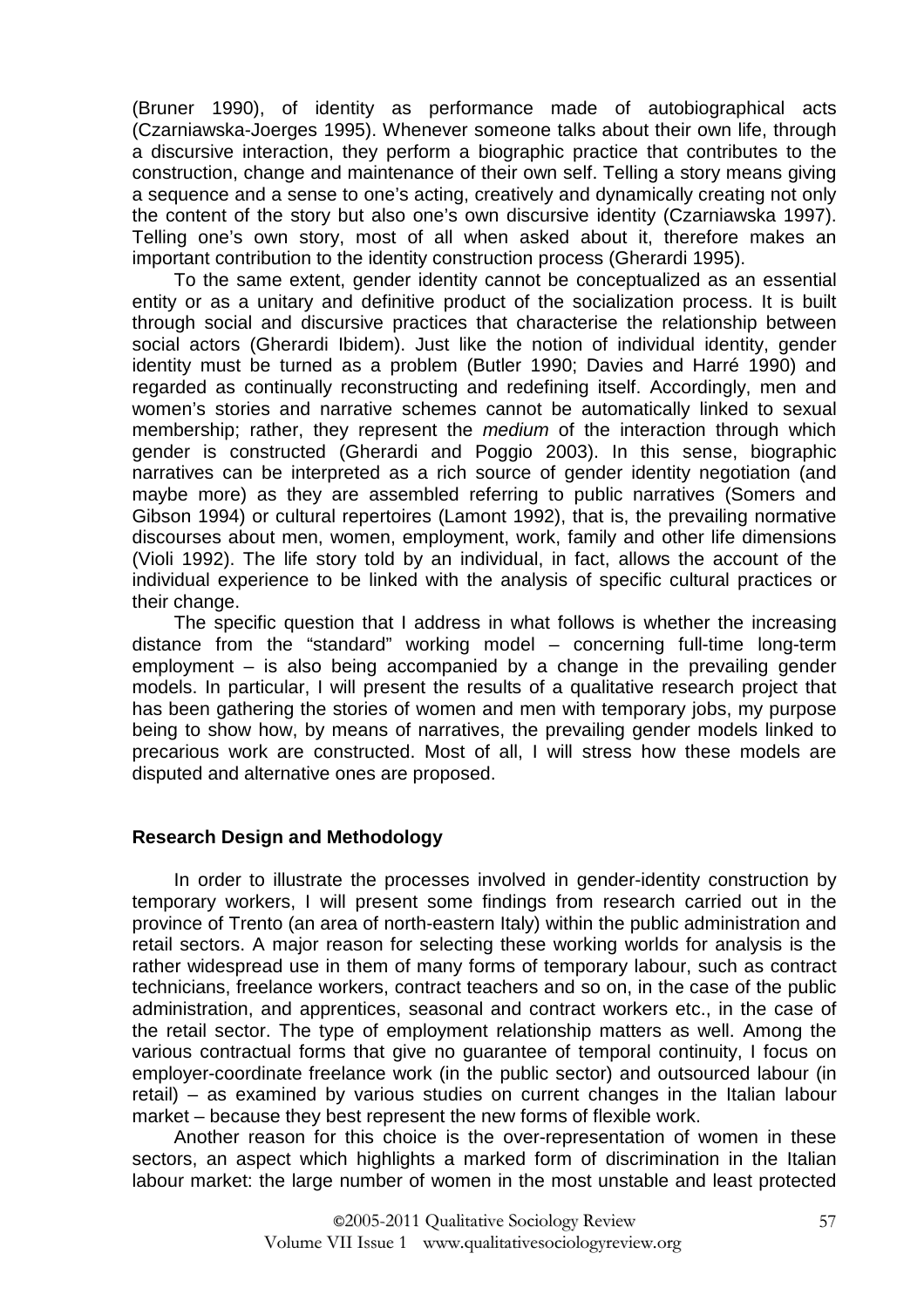jobs (Istat 2010). The increasing use, within the public administration and the retail sector, of non-standard contracts – a phenomenon which mainly involves the feminine component of the labour force – has directed my attention to the striking polarization between workers who are protected and those, females and males, who are not.

Despite the substantial differences between employer-coordinate freelance workers and outsourced workers, in terms of legislative framework (independent workers v. employees) and from the point of view of the duties performed (the former are characterized, at least in the public sector, by high levels of skill and qualification, whilst the large majority of the latter only possess upper-secondary school diplomas), both categories are in temporary and precarious employment. The following analysis of work instability, in fact, is focused on the identitary positioning of persons on nonstandard or atypical contracts, rather than on the content and form of their jobs. This stance is based on rejection of an automatic correspondence between atypical and disqualifying or professionally unsatisfying jobs, and on a specific interest in the increasing degree of existential insecurity linked to the new working configuration, regardless of the activity carried out and the type of contract.

The research findings derive from 50 narrative interviews conducted with men and women aged between 25 and 45, temporary workers in the two sectors investigated. The place of the meeting was always selected by the interviewees, whose major concern was discretion and anonymity with regard to co-workers and employers. The interviews were therefore conducted in the workers' homes, in public places (a park or café), at the university and, very rarely, at the workplace (during the lunch break or at the end of the work shift). Conversations – audio-recorded and integrally transcribed – lasted about 90 minutes, with a few exceptions ranging from 40 minutes to 2 and a half hours.

Using narrative interviews as main research tool aims at covering life stories which not only beat the time and recompose the sense of the biographies, as they finally represent particularly effective instruments for the identitary construction (Poggio 2004). As Hannah Arendt suggests, in fact, thought based on experience is necessarily translated into stories (Young-Bruehl 1977). In this sense, life and lifestories are inextricably interconnected in the constant production of senses and meanings (Brockmeier and Harré 1997). In particular, the analysis of narrative interviews makes it possible to focus on identity construction by individuals, combining the dimension represented by a certain background life-experience with the relationships that the individual has established with his/her social network (Schütze 1987).

Moreover, narratives are powerful means with which to depart from the traditional paradigm and the manner in which work and workers are treated as objects of analysis and study rather than being allowed to talk directly. Therefore, the aim of the paper is not to account for the "facts" and ongoing changes in the labour market. It is instead to treat narrative as a practice that allows subjectivities to act and elaborate new representations of work and other aspects to date little considered, following the narrative process of interpretation and meaning attribution.

This methodological approach has stressed in particular the (narrative) positioning analysis by means of which it has been possible to analyze the identity construction of the subject narrator (Butler 1990; Davies and Harré 1990). This is a new standpoint of analysis because it focuses on the interviewees' positioning visà-vis the characters in their stories (Riessman 2001) and vis-à-vis the public narratives (Somers and Gibson 1994) and the prevailing cultural repertoires (Lamont 1992). Their identity construction appears to be either aligned or alternative, and yet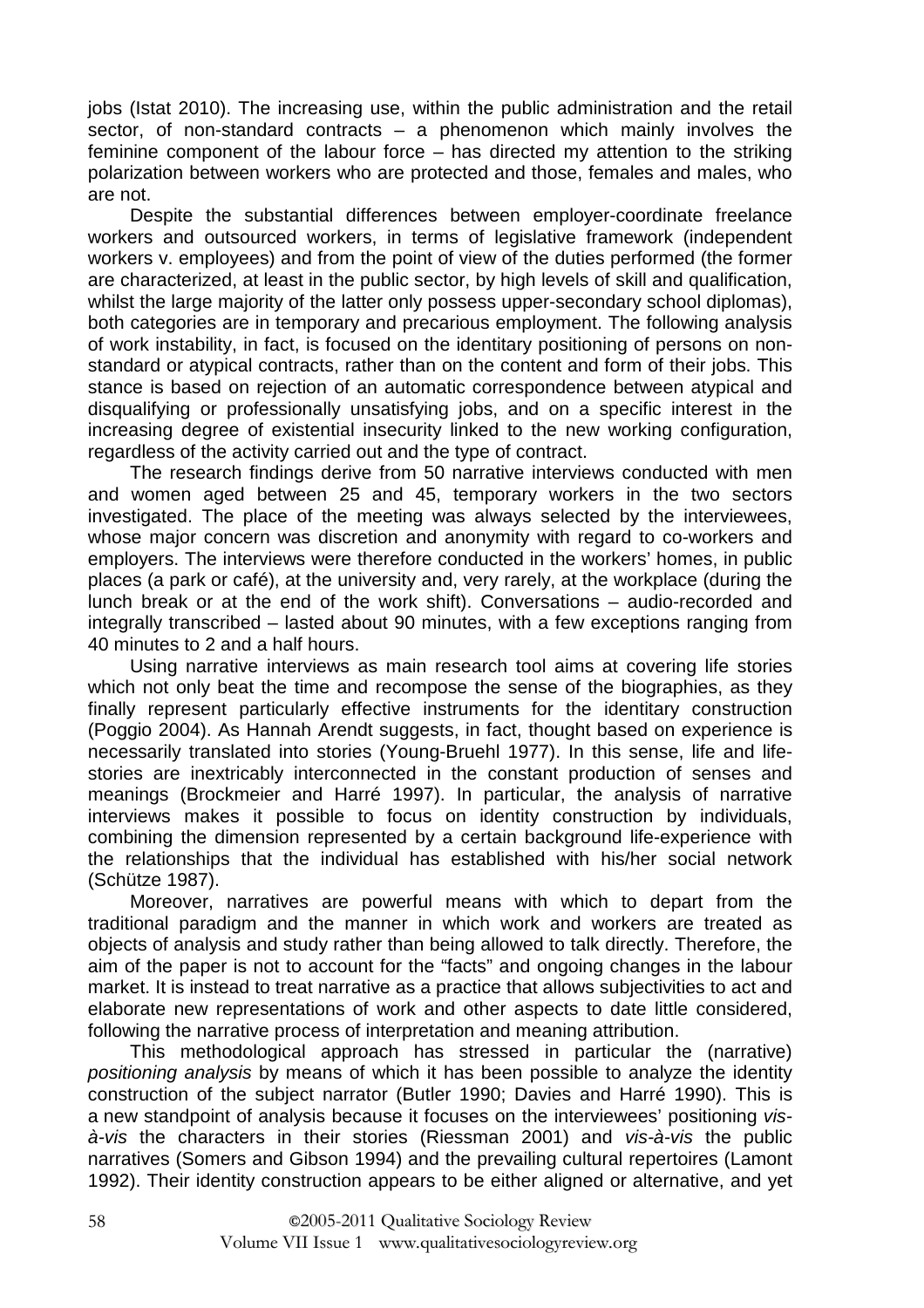it cannot set aside from them. This paper will concentrate on analysis of gender positioning in discursive practices (Gherardi Ibidem; Riessman 2002), bearing in mind both the individual experience and the narrative practices of the reference culture. Focusing on personal stories, moreover, allows catching the break against the prevailing "male" discourse (Cigarini 2006) that has long characterised the labour studies based on the *male breadwinner* model, the separation of life spheres, and the phases characterising life trajectories

### **Precarious Workers' Stories: Discursive Positionings of Gender and Identity**

Through analysis of the narratives of temporary workers in the public administration and the retail sector in the province of Trento, I have identified different types of identity and gender positionings. The purpose of the research reported in this paper, in fact, was to determine whether the decline of the traditional model of work has been accompanied by a similar decline in the dominant gender model on which it was founded. Numerous studies have sought to show the existence, among many possible, of a more legitimate ideal-type of masculinity and femininity. That is, an ideal-type that prevails over the others, defining identity and positioning in a manner appropriate for women and men within a specific symbolic order (Connell 1995). Individuals can therefore comply with and follow the "natural order" which makes something partial become essence and tries to lock women up in a gender monoculture, as well as subjectivities and practices exceeding the dual system (Poidimani 2006). Or they can perform forms of resistance and seek to redefine the dominant gender model, thus contributing to its demise.

In what follows, four different gender-identity positionings will be illustrated with the narratives provided by the workers on fixed-term contracts whom I interviewed. They range from the discursive construction of a traditional and stereotyped gender identity, to its questioning through narrative practices able to reconfigure both the traditional model of work and the social construction of gender that subtends it.

#### **"A breadwinner... must have a secure income"**

The first type of positioning identified in the interviews analysed relates to the predominant gender model, that of the "male breadwinner"; a model which takes it for granted that the man's role in the family is to deal with economic matters, while the woman's income, when there is one, is considered merely as support. This type of positioning is performed with no particular differences between men and women, who cooperate in the construction of a traditional-like gender model.

For instance, a major concern that has always worried me is being unable to support my family, which I don't actually have, precisely because it has always worried me, this thing. That is to say, as time goes by I admire my father more and more – my mother is a housewife – so how the hell did he make it? Four children and I feel so stressed to find myself in a situation that won't actually happen at this point, as either I marry a 20-year-old girl, since I'm already 38. I mean, if I marry someone who is 38 years old, surely not 4 kids, because if I have one, that's already luck, isn't it? Honestly,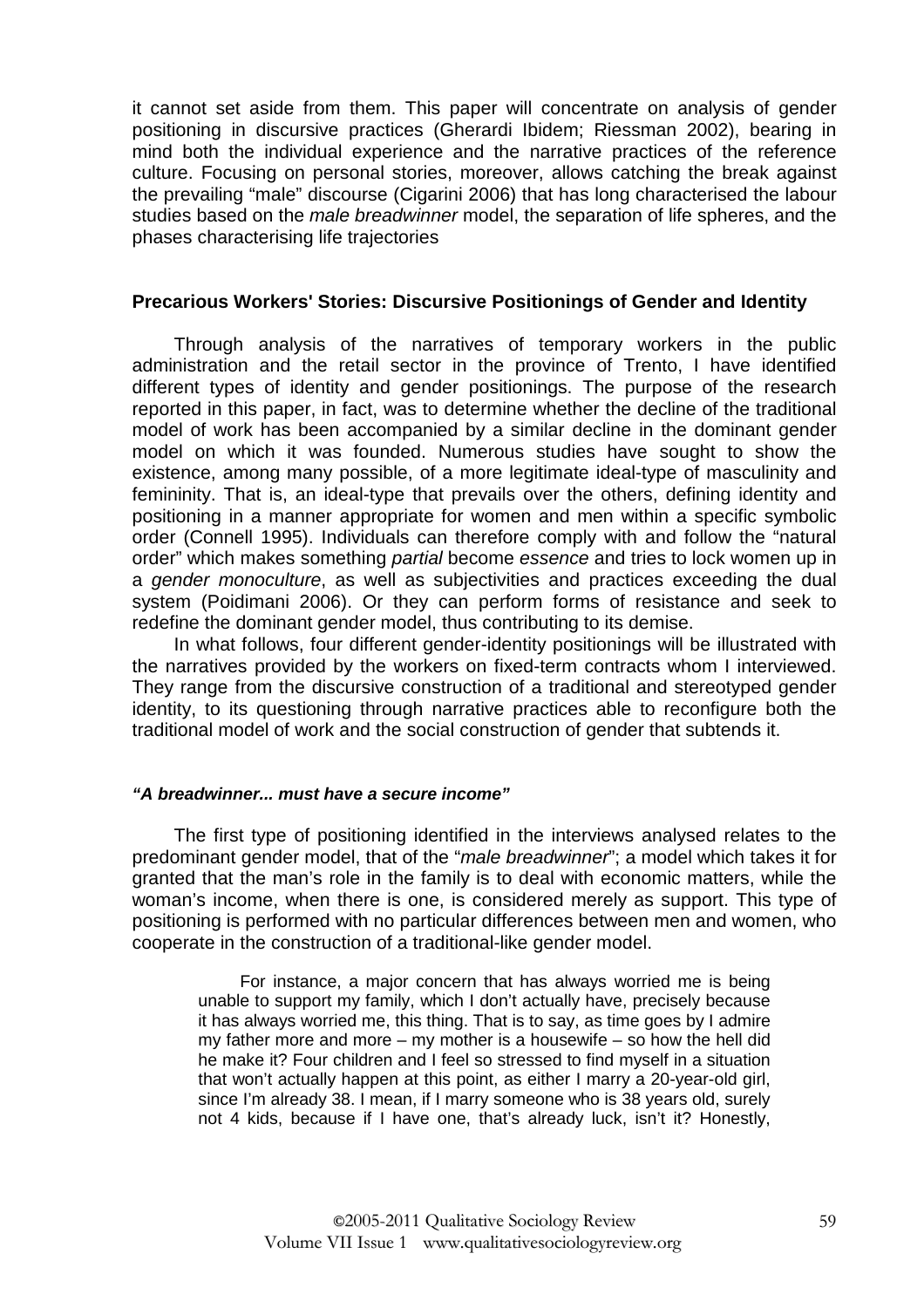we've got to face reality. But I've always been worried about being unable to support a family.  $[M, 38, PA^2]$ 

It's obvious that this type of contract... that is, in simple words, luckily I am a married woman, I have a husband I can count on, so there's already an income in the family. Clearly, if this is about the family's breadwinner, things are a bit more complicated, for in my opinion he must have a secure income. Once again, in my opinion, this role, these contracts, for a married woman, who has however other goals in life, are already fine, otherwise it is a bit dangerous. [W, 39, RS]

By stating that a man must provide for his family, these interviewees constructed their own identities, as well as those of their partners (real or hypothetical), thus complying with the traditional social attribution of gender. This follows a cultural model legitimating the role of the man as having a stable job with a secure income. In the narratives that reproduced this type of gender construction, men felt the obligation to have a job that guaranteed the family's well-being, as their fathers – usually presented as a model to emulate – did before them. Women, instead, accepted their work instability, for there was a "husband to count on". There thus emerges a prevailing symbolic order of gender which assumes that women behave in a feminine way and men in a masculine one (Martin 1990). That is, women are supposed to be involved mainly in the private sphere and in (unpaid) care-giving, while men work and deal with the public sphere. In this type of discursive positioning, therefore, non-standard work is translated, on the one hand, into an identitarian threat to men – for whom the figure of the 'household head' is still the main model of masculinity – and on the other, into reaffirmation of a model of femininity which attributes women an ancillary role in the labour market based on a lack of real economic independence and almost exclusive involvement in unpaid work. Moreover, it is interesting that the model of the 'male breadwinner' is still the dominant repertoire in stories of temporary workers in both the public administration and the retail sector.

### **"It would have been impossible if my wife hadn't had a stable job"**

Some of the stories recounted by my interviewees comprised aspects relative to gender-identity positioning which specifically concerned the public sector. These were stories in a certain sense the reverse of those described in the previous sector, in which it was the man who was depicted as the principal source of income. In this case, by contrast, the discursive practices constructed a gender-identity positioning in which women enjoy income security. The following excerpts comprise stories of men who have had the chance to fulfil their professional passions and have a family owing to the stability ensured by their partners' long-term contract jobs.

I got married in September 1992. I've had three children and in a way this has been a home experience characterised by this instability, although, well, my wife is a teacher – she works part-time, for family reasons – therefore at home there's always been certainty. This work path (as a historian and archive researcher on a fixed-term contract) would have been impossible if my wife hadn't had a stable job from the beginning. Of

 $\overline{a^2}$  The codes at the end of the interview excerpts stand for sex (W = woman and M = man), the age of the interviewees and the occupational sector (PA= public administration and RS= retail sector).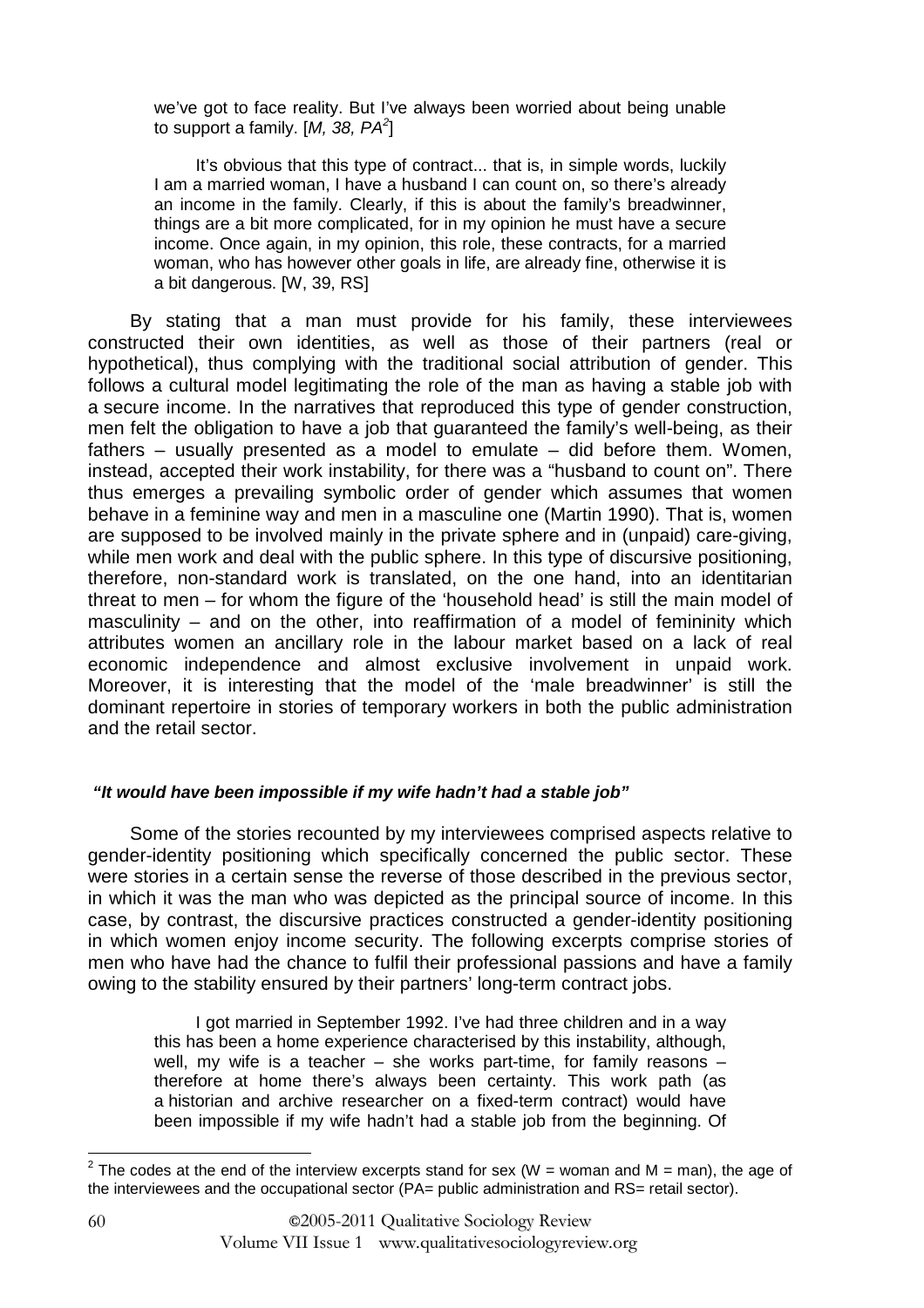course, if she'd had an unstable job as well, or if she hadn't had any job at all, something like this wouldn't have been feasible at all, I would have needed to find some other job. [M, 40, PA]

I have never considered seriously, if not very briefly, the idea of switching careers. This has been understood, because, in order to keep doing this job (biologist on a fixed-term contract at a research centre), sorry to say, we had to make certain choices, hard choices unfortunately. My wife has found a long-term job, and we've struck a balance in this sense. I've always perceived the greatest sympathy, and this has certainly been important. Even during certain crises I've always perceived encouragement. [M, 38, PA]

In these cases, the women furnished work stability, while the men had unstable jobs, in an equilibrium which was nonetheless based on the male's involvement in the professional sphere and the female's disinvestment in work satisfaction in exchange for a more stable and protected position in the labour market although one not corresponding to her aspirations.

The identity and gender positioning of these narratives differs from the previous ones in two main respects. Firstly, I never found the same type of account – of support in pursuit of one's professional passions by a partner with a stable job – in the stories of the women that I interviewed. Secondly, these were stories told by men working in only one of the two sectors investigated, i.e. the public administration (not retail). Whilst from the point of view of identity positioning, in regard to both work and gender, this seems to show a decline of the male breadwinner model, it nevertheless reaffirms a masculine identitarian construct founded on fulfilment in paid work, regardless of the stability of the employment relationship. Moreover, numerous studies have reported that, in Italy, highly-qualified jobseekers are willing to accept non-standard contracts if this enables them to enter high-status jobs which match their qualifications (Fullin 2004; Bertolini 2006), whereas those with lower qualifications regard income continuity and contractual stability as more important than the contents of the job (Bertolini, Berton and Pacelli 2009). Social class and education are therefore important resources mobilized in discursive practices in regard to the construction of both gender and occupational identity. This is probably one of the reasons why I found no interviewee working in the retail sector who adopted this type of narrative positioning.

#### **"We are both forced to work"**

Whilst in the first two types of gender identity positionings, the subject narrators welcomed and contributed to reproducing the prevailing gender order, in this case the gender construction that stems from the temporary workers' narratives appears to overturn the traditional model, which is however immediately recomposed by means of various repair practices (Gherardi 1995). This is consequently a process of identity and gender role construction characterised by a greater heterogeneity and a closer intertwining of practices that reaffirm the dominant order and practices in breach of it.

The fact that I'm moving instead of my girlfriend is clearly a consequence of our work situations, in the sense that as my girlfriend has a long-term job in a bank, I said "I'm not going to make her move. I will". If I'd had a long-term job here in Trento, things would have been different.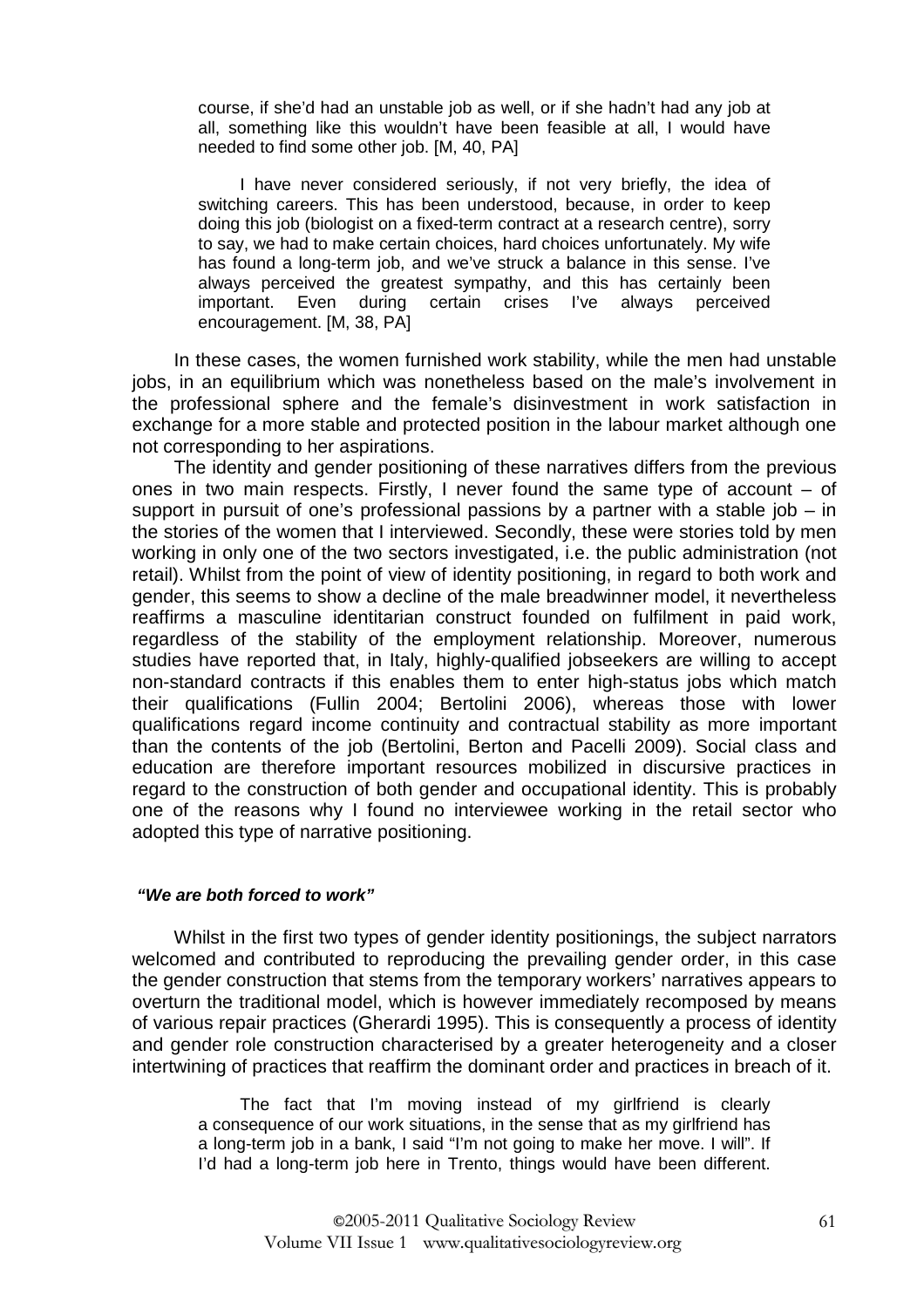She would have come. That was certainly a major factor. One has to face reality. [M, 30, PA]

We're both forced to work at home, so there's not enough time even to prepare and cook. Although I like cooking, I don't have time to do it. I used to be the cook at home, but now... We had to buy a Bimby, because we had a baby, to be quicker, in other words, pay this, pay that... We are both forced to work.  $[W, 45, RS]$ 

In these excerpts, the interviewees question, at least partially, the prevailing gender order that assumes men are more involved in the public sphere and women in the private one. Yet, despite a higher degree of heterogeneity, these narratives stress that the conditions described have been an obligatory choice. By stating that «one has to face reality» or that «we are both forced to work», the narrators enact discursive practices which put agency completely beyond their own responsibility, assigning objectivity to the situations that they experience, as though they had to justify a broken order.

In this case, the narratives are mobilized not so much to describe the events experienced as to justify them and recompose them in harmonious manner, thereby producing a coherent sense of self (Bruner Ibidem). The interview excerpts describe, in fact, contingent resistance practices constructed in response to changes in the labour market, rather than to a cultural change in the social expectations tied to traditional gender roles. The latter therefore persist in the background to these stories as options which would be taken if the work situation allowed it.

Hence, the identity positionings that emerge from the stories grouped in this category do not consist in a clean break with the traditional model, nor in the construction of biographies which rebel against the dominant pattern. Nevertheless, the work instability and precariousness experienced by the narrating subjects acquire the force to disrupt the rules of the game. In fact, in both the interview excerpts, the temporary and insecure nature of work legitimates change with respect to the traditional type of positioning. On the other hand, although the male breadwinner model is transgressed, the identity of the narrating subjects is discursively recomposed, given that the respondents emphasise that they have accepted a model of work and gender which entails, in the first story, that the man should follow his partner in her change of job locations and, in the second, that both members of the couple should work, and that the woman should be less involved in (unpaid) work in the home.

Also to be noted is that the setting processes of gender relationships, whether these re-propose a traditional gender model (as shown in the first type of identity positioning) or partially question it (as in this last case), are similar in the two sectors surveyed – public administration and the retail sector – notwithstanding the different types of work (self-employment in the former case, dependent employment in the latter), the different levels of education, and the different professional paths.

#### **"The only thing I can do is show men they are wrong"**

In the previous section I showed the identity positionings in narratives which disputed the dominant gender order through negotiations imposed by the instability of the employment relationship. In this section I shall instead describe some cases – even if they represent a small proportion of the total of interviews – in which the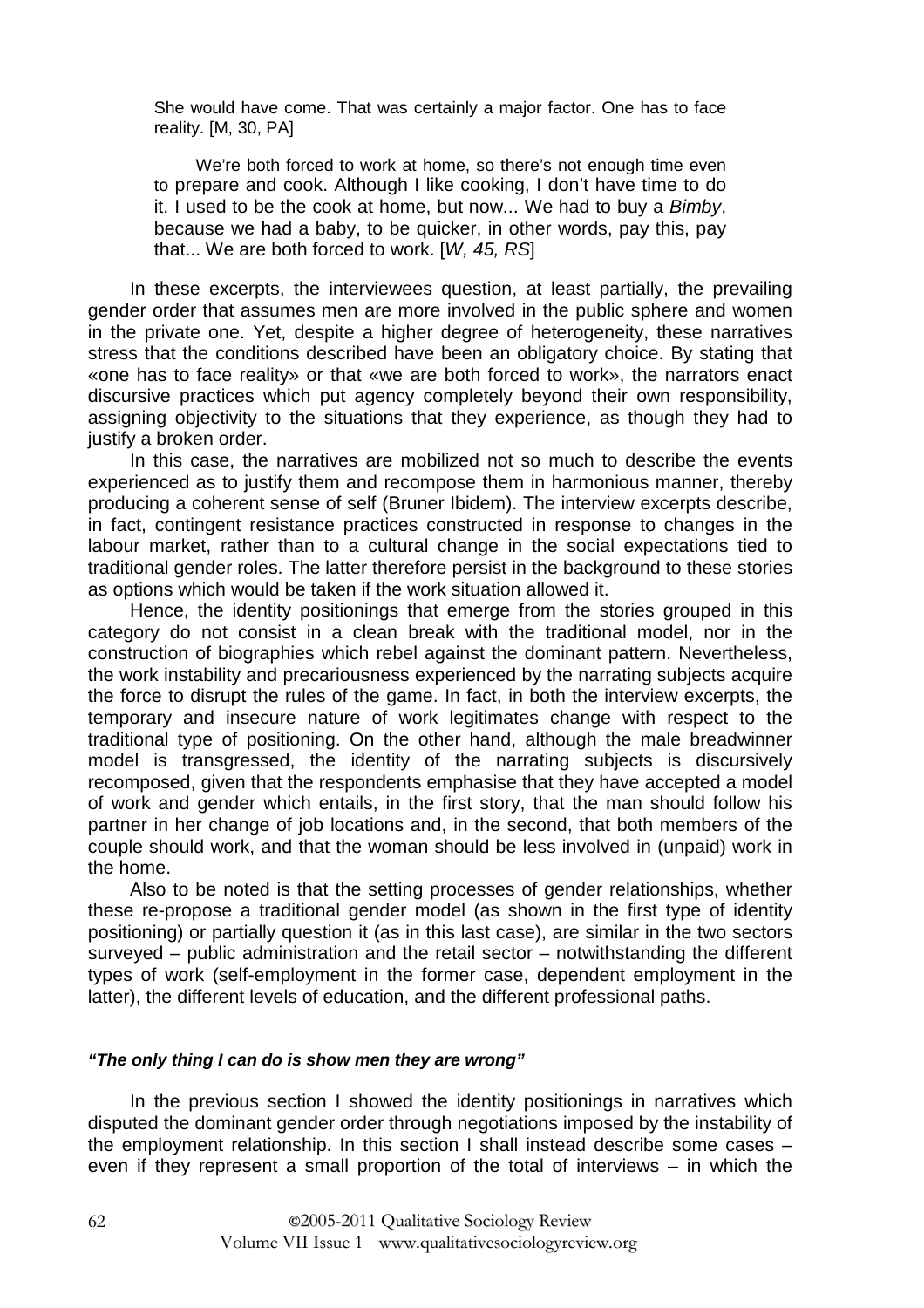narrator seems to oppose the dominant gender order explicitly. A first interesting aspect concerns the absence of this type of stories by men, whilst those by women are some cases antagonistic to social and cultural expectations concerning gender.

I admit that at work I'm quite tough, I mean tough in the sense of professional... so I'll make you forget I'm a woman. But with my colleagues I'm sometimes a category apart, though we're all precarious, I have to show more than they do. They (supermarket supervisors) have always told me that at \* \* \* (supermarket) women will never get ahead! At \* \* \* (supermarket) only men get ahead. Once they said that to me! And I told them: "That's what you think, I'll make you forget I'm a woman!". [W, 32, RS]

Right now I feel fine because I'm single, but in the past I've had issues. People don't understand that sometimes I work late, that a woman can work late. In the sense that sometimes some guys, some men find it odd that a woman could be an independent professional, in terms of commitment and organization. And because it's not a steady job, I can't refuse, because you must be always available, but in any case it doesn't bother me to work late, I like my job, I just don't want to have my contract always expiring. [W, 33, PA]

The first excerpt exemplifies an identity positioning which rebels against the gender order that discriminates among people because they have differently sexed bodies. However, the discursive strategy enacted is the one that embraces practices traditionally regarded as male. The interviewee therefore contests the belief that women are less competent at work, but at the same time reproduces the stereotype that men are 'tougher', given that professionalism is achieved by "making them (male colleagues) forget I'm woman". In this regard, also to be emphasized is that, among dissonant voices seeking to destabilize the dominant cultural repertoire, the stories that I collected from female outsourced workers were much fewer in number than those of employer-coordinate freelance workers in the public sector.

The second excerpt instead exemplifies a particular type of identity positioning enacted by the majority of the single women that I interviewed in the public administration. These are stories in which the narrator positions herself in sharp contrast to the traditional gender model, but nevertheless encounters difficulties in constructing gender practices different from the traditional ones. In fact, the difficulty of positioning oneself within a couple if significant investment is made in one's work was mentioned by many of the interviewees working in the public sector. As has already been stressed by other studies (e.g. Crespi 2005), for a number of young women the priority is to safeguard – alongside, or better on top of, work time and private time – time on their own when they can express themselves, their passions, their need for self-fulfilment (Leccardi 2007). This time devoted to themselves, although built around their work, represents a key change in identity construction which rejects one's story as "life for others" and claims "a life for oneself" (Beck-Gernsheim 2002), out of any supporting function. Working thus becomes a means of emancipation. It was especially so for the interviewees who put it on top of their passions. And turning out singles again becomes a chance to focus on their career without upsetting their private lives.

The various forms of identity construction by workers on non-standard contracts therefore exhibit positionings which are highly diverse but nevertheless consist of narratives that are not gender-neutral. Every story, in fact, expresses a gender identity precisely because narrating also involves a positioning of the narrating self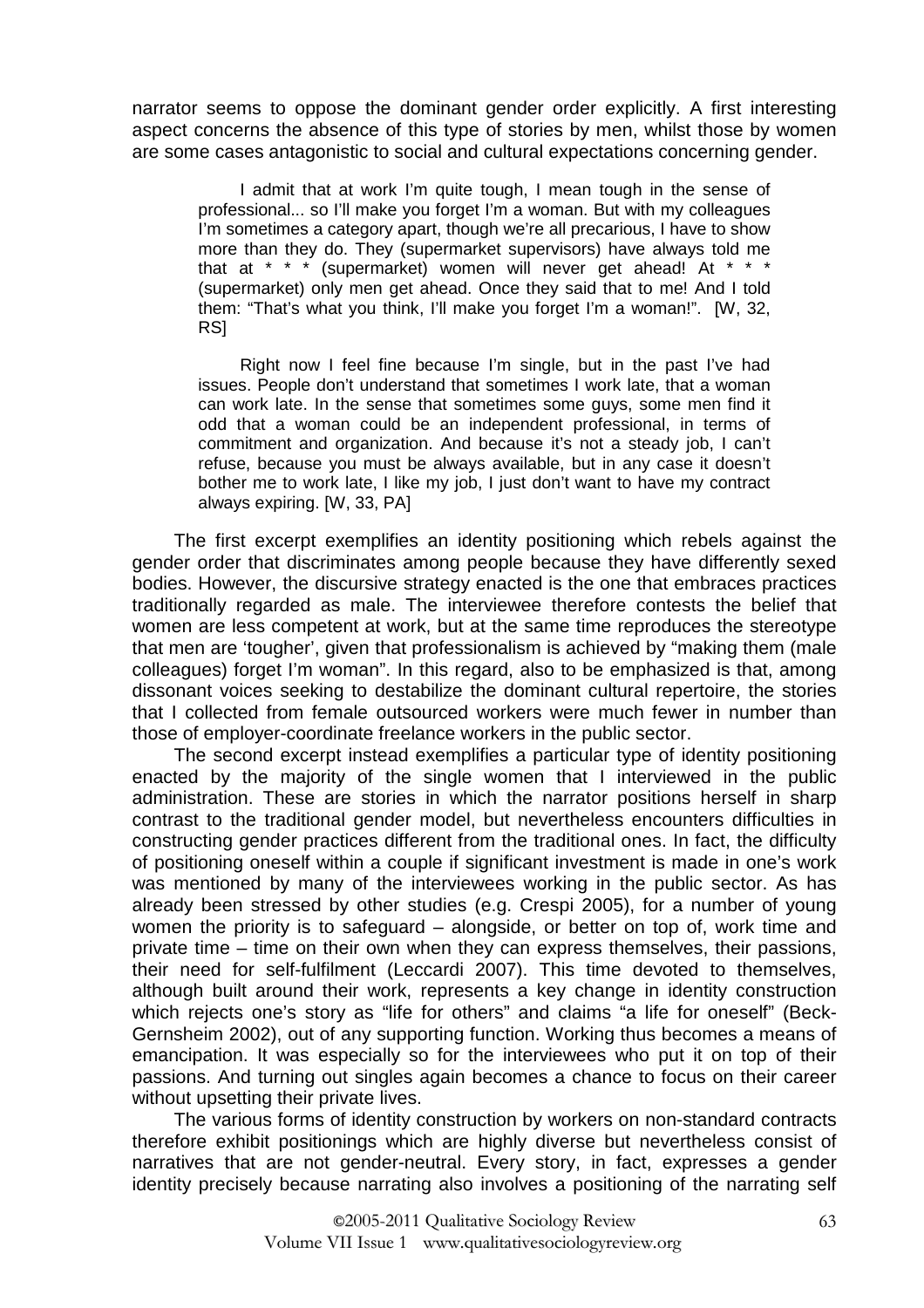within the categorizations that the discursive and narrative practices of the reference culture make available, among which is also the male/female dichotomy (Poggio 2004). The next and concluding section will assess the identitary construction processes emphasised in the narratives of men and women on non-standard contracts in the fields analysed, and how specific gender positionings were performed.

# **Conclusions**

The excerpts presented above reveal a situation characterised – at different levels – by persisting dynamics of occupational segregation based on gender. These accounts represent, above all, different models of identity construction and gender positioning pursued by subjects who experience situations of professional instability on a daily basis. By assuming a certain stance towards work instability, people present narratives that are not neutral to gender issues. In fact, all narratives are told through the discursive practices available in the reference culture, and normatively or stereotypically associated with either sex. Some practices are conceived as being appropriate only to men, some others only to women (although available to both) (Gherardi 1995; Martin 2006).

The stories presented here accordingly contribute to building and performing a particular type of masculinity and femininity. In the first two types of gender positioning identified by the interview analysis, the accounts of men and women jointly built a gender model that ascribed characteristics and diversities on the basis of the different sexes, keeping women subordinate to the role of men, who were allowed to make considerably larger investments in their work. Whilst the first type comprised accounts that fully acknowledged the prevailing gender order, even in the second type, in which there were cases of men with discontinuous incomes supported by partners with permanent jobs, what was disputed concerns economic stability, not traditional gender relationships. Although the proliferation of nonstandard jobs has reset the forms taken by the division of labour, major gender differences still remain. Hence, increasing precariousness has reduced the differences between men and women, but it has done so downwards (Beck Ibidem), and it has created new forms of patriarchy (Walby 1989) because women, who finally have the chance to work, still have to deal with their work-related and private duties, especially amid the progressive crisis of the welfare state (McDowell 1991).

The other two types are instead characterised by a (somewhat apparent) destabilization of the prevailing gender culture. In the first case, the dominant models were disputed, but as a reaction to precarious work conditions perceived as imposed, not for the purpose of reconfiguring gender relations. The second type comprised stories by women in which there emerged voices opposing the prevailing gender order. However, whilst on the one hand we can observe a process undermining the hegemonic dynamics, on the other, the narrators tell us about the difficulties involved in performing fragmentary work – as to when and where – in their private lives, and in their relationship with their partners.

A particularly important aspect concerns the differences between the interviewees working in the public administration and those in the retail sector. For those working in supermarkets on temporary contracts, gender positioning, no matter how composite or heterogeneous, more closely followed the template that legitimates the attribution of different roles and duties on the basis of biological sex. The male breadwinner model, though revisited, was still the narrative plot that made sense and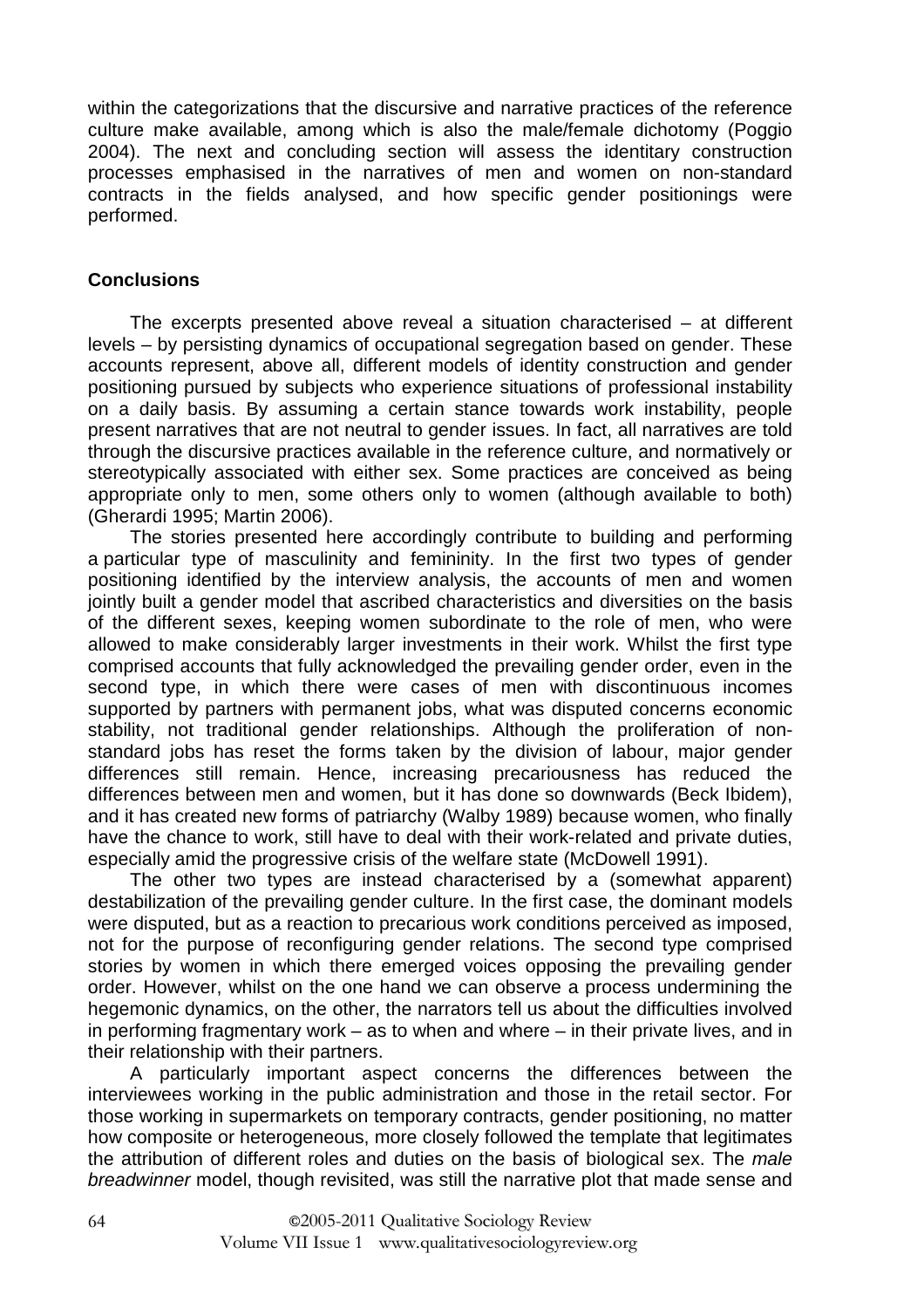in which to recognize oneself. Conversely, adherence to alternative gender models was seen as imposed and "atypical", as well as "atypical" is defined their working position. Similar positions were to be found among male and female fixed-term workers in the public administration. Here, however, alternative forms of gender positioning appear to be more frequent, and not necessarily subordinated to the prevailing gender model. Especially among the women on non-standard contracts in the public sector, in fact, the difficulty of sense-giving was not due to the impossibility of enacting a gender positioning able to challenge the hegemonic model. Rather, it was due to the lack of social legitimacy associated with these forms of gender positioning and identity construction.

The types of gender positioning presented in this paper legitimate specific cultural models which define the gender characteristics that people have, or should have, in order to be considered skilled members of a specific culture (Gherardi and Poggio Ibidem). Many of the stories collected lead the transformation of gender models back to contingent situations usually linked with structural and economic factors, rather than with the overturning of the cultural dimension within which gender stereotypes are rooted and dynamics of power between men and women are negotiated. And for those who stand away from the prevailing gender scripts, it appears very difficult to propose different solutions without necessarily disinvesting in their careers and/or emotional lives, or without reproducing somewhat asymmetrical models.

Whatever the case may be, and regardless of the identity positioning enacted, although the changes due to work insecurity are recounted as imposed on the narrating subjects, they can also engender changes in gender positionings and in relationships between men and women. Still to be understood, therefore, is whether and how the erosion of the standard model of work will continue to represent – as evidenced by this study – precariousness and work insecurity, besides reinforcing the traditional gender model and the asymmetrical power relations between men and women; or whether, instead, work constraints and the imposition of discontinuous employment relationships with scant rights will at least give rise to new narrative plots of resistance against the monologue of the dominant gender culture. It would therefore be interesting to investigate not only how people position their identities and legitimate a symbolic gender order in and through narratives, but above all how these models are disputed and how people seek to construct alternative ones.

## **References**

- Acker, Joan (1990) "Hierarchies, bodies, and jobs: a theory of gendered organizations." Gender & Society 4(1): 139-158.
- Adkins, Lisa (1995) Gendered Work. Sexuality, family and the labour market. Buckingham: Open University Press.
- Beck, Ulrich (1999) Schöne neue Arbeitswelt. Vision: Weltbürgergesellschaft. Frankfurt: Campus.
- Beck-Gernsheim, Elisabeth (2002) "From 'living for others' to 'a life of one's own'." Pp. 54-84 in Individualization. Institutionalized Individualism and its Social and Political Consequences, edited by U. Beck and E. Beck-Gernsheim. London: Sage.

Bertolini, Sonia (2006) "La conciliazione per le lavoratrici atipiche." Economia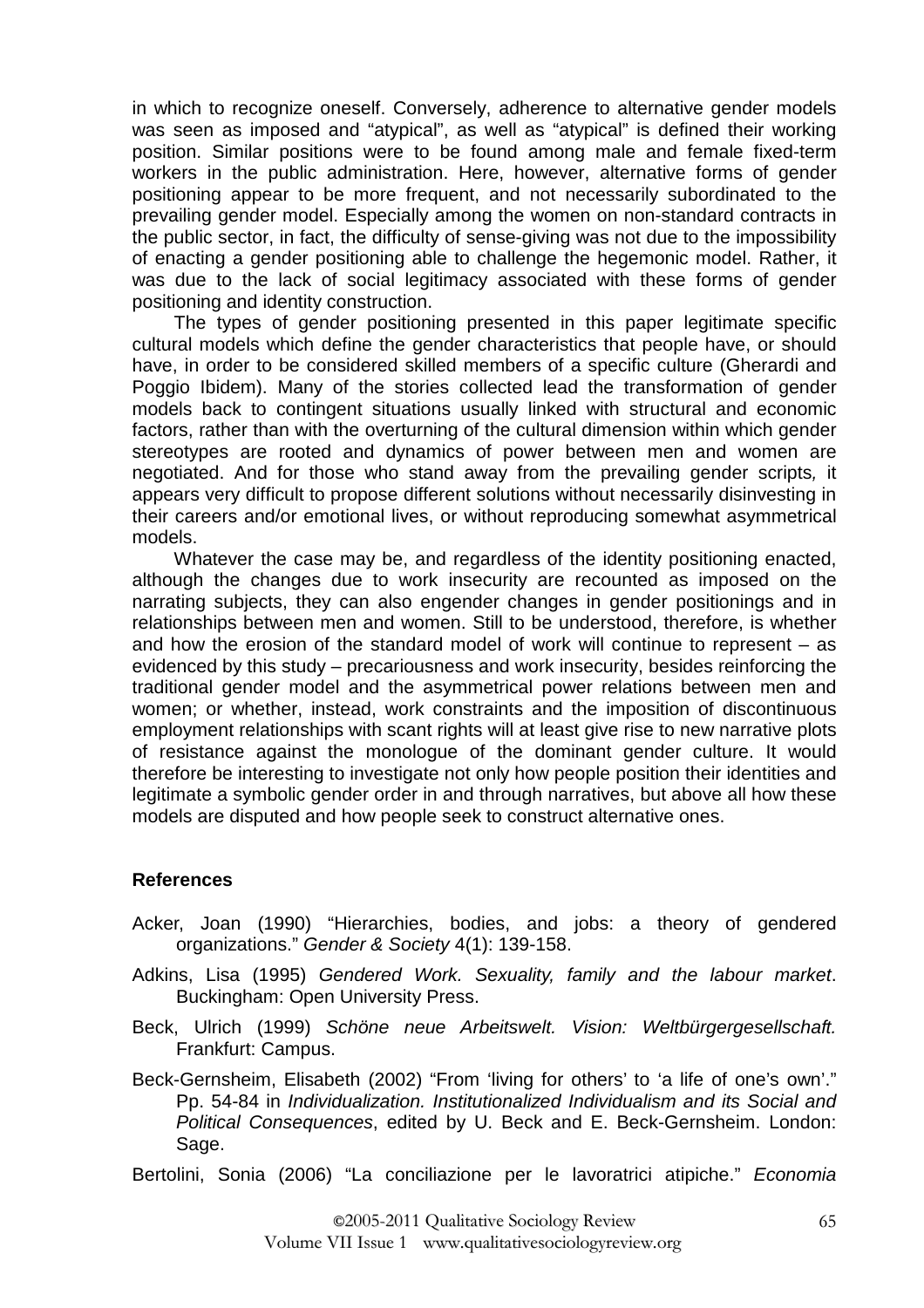& Lavoro 40(1): 57-71.

- Bertolini, Sonia, Fabio Berton and Lia Pacelli (2009) "Gli obiettivi della flessibilità." Pp. 47-108 in Flex-insecurity. Perché in Italia la flessibilità diventa precarietà, edited by F. Berton, M. Richiardi and S. Sacchi. Bologna: Il Mulino.
- Brockmeier, Jens and Rom Harré (1997) "Narrative: problems and promises of an alternative paradigm." Research in Language and Social Interaction 30(4): 263- 283.
- Bruner, Jerome S. (1990) Acts of meaning. Cambridge: Harvard University Press.
- Bruni, Attila, Silvia Gherardi and Barbara Poggio (2000) All'ombra della maschilità. Storie di imprese e di genere. Milano: Guerini.
- Butler, Judith (1990) Gender Trouble: Feminism and the Subversion of Identity. New York: Routledge.
- ------ (1995) "Collected and fractured: Responses to Identities." Pp. 439-447 in Identies, edited by K.A. Appiah and H.L. Gates. Chicago: University of Chicago Press.
- Cigarini, Lia (2006) "Un'altra narrazione del lavoro." Critica Marxista 44(6): 33-36.
- Collinson, David and Jeff Hearn (1994) "Naming Men as Men: Implications for Work, Organization and Management." Gender, Work and Organization 1(1): 2-22.
- Connell, Robert (1995) Masculinities. Berkeley: University of California Press.
- Crespi, Franco (2005) Tempo vola. L'esperienza del tempo nella società contemporanea. Bologna: Il Mulino.
- Crompton, Rosemary (1999) Restructuring Gender Relations and Employment. The Decline of the Male Breadwinner. Oxford: University Press.
- Czarniawska-Joerges, Barbara (1995) "Narration or Science? Collapsing the Division in Organization Studies." Organization 2(1): 11-33.
- Czarniawska, Barbara (1997) Narrating the Organization. Chicago: The University of Chicago Press.
- Davies, Celia (1996) "The Sociology of Professions and the Profession of Gender." Journal of British Sociological Association 30(4): 661-78.
- Davies, Bronwyn and Rom Harré (1990) "Positioning: The Discursive Production of Selves." Journal of the Theory of Social Behaviour 20(1): 43-63.
- Fullin, Giovanna (2004) Vivere l'instabilità del lavoro. Bologna: Il Mulino.
- Gergen, Kennett J. (1991) The Saturated Self. Dilemmas of Identity in Contemporary Life. New York: Basic Books.
- Gherardi, Silvia (1995) Gender, Symbolism and Organizational Cultures. London: Sage.
- Gherardi, Silvia and Barbara Poggio (2003) Donna per fortuna, uomo per destino. Il lavoro raccontato da lei e da lui. Milano: Etas.
- Giddens, Anthony (1991) Modernity and Self-Identity. Cambridge: Polity Press.
- Hobson, Barbara, editor (2000) Gender and Citizenship in Transition. London: Macmillan.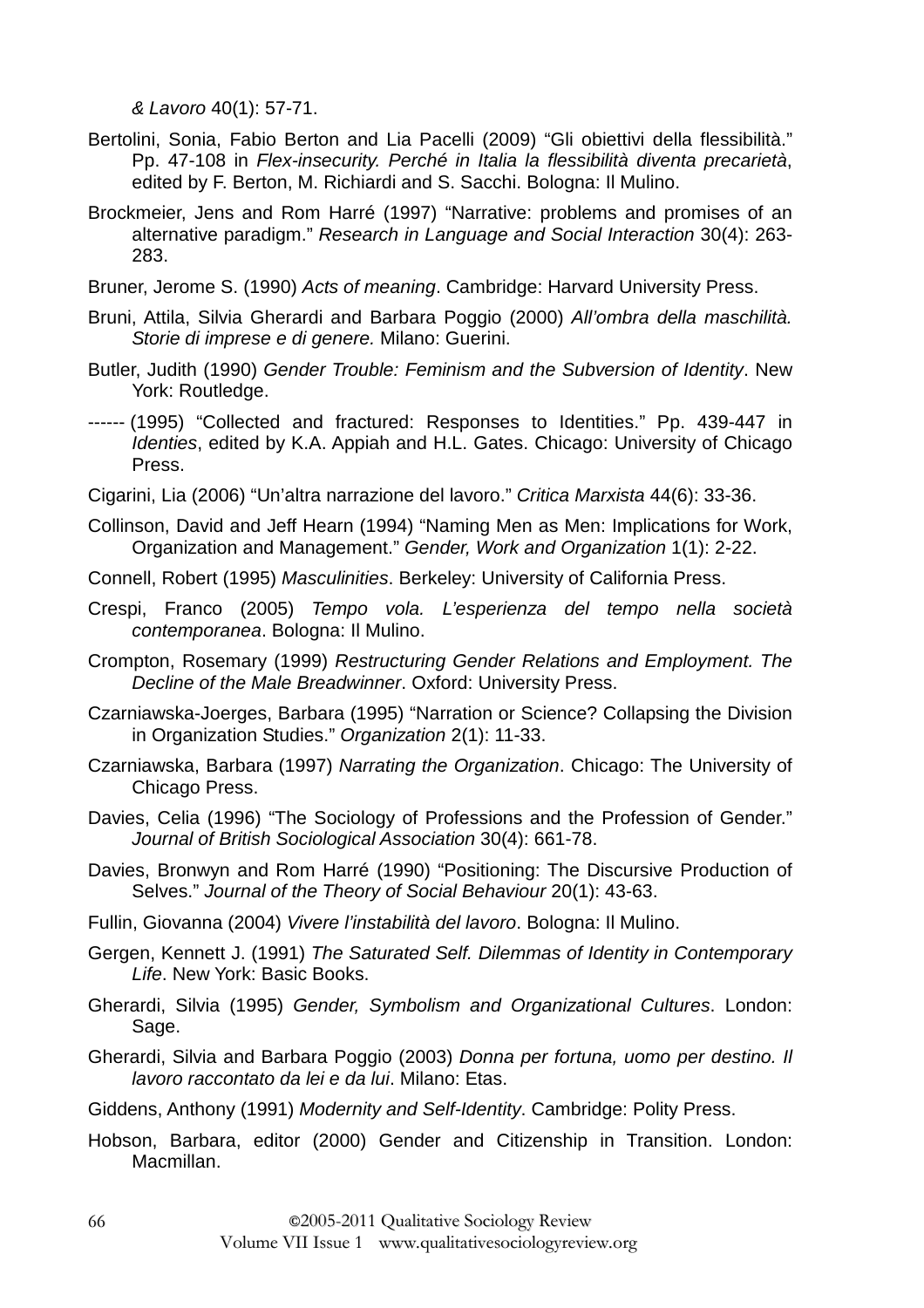- Istat (2010) Rapporto annuale. La situazione del Paese nel 2009. Roma. Retrieved April, 2011 (http://www.istat.it/dati/catalogo/20100526\_00/Avvio2009.pdf).
- Kanter, Rosabeth M. (1977) Men and Women of the Corporation. New York: Basic Books.
- Lamont, Michèle (1992) Money, Morals and Manners: The Culture of the French and American Upper-Middle Class. London: Chicago Press.
- Lash, Scott (1999) "La riflessività e i suoi doppi: struttura, estetica, comunità." Pp. 161-227 in Modernizzazione riflessiva, edited by U. Beck, A. Giddens, S. Lash. Trieste: Asterios.
- Leccardi, Carmen (2007) "Generazioni di donne italiane nel tempo. La reinvenzione della vita quotidiana." Pp. 124-136 in Tra ordinario e straordinario: modernità e vita quotidiana, edited by P. Di Cori and C. Pontecorvo. Roma: Carocci.
- Martin, Joanne (1990) "Deconstructing Organizational Taboos: the Suppression of Gender Conflict in Organizations." Organization and Science 4: 339-359.
- Martin, Patricia Y. (2006) "Practising Gender at Work: Further Thoughts on Reflexivity." Gender, Work and Organization 13(3): 254-276.
- McDowell, Linda (1991) "Life without father and Ford: the new gender order of post-Fordism." Transactions of the Institute of British Geographers 16: 400-419.
- Poggio, Barbara (2004) Mi racconti una storia? Il metodo narrativo nelle scienze sociali. Roma: Carocci.
- ------ (2006) "Flessibilità, conciliazione e trappole di genere." Pp. 207-215 in Forme della diversità. Genere, precarietà e intercultura, edited by C. Barbarulli and L. Borghi. Cagliari: CUEC.
- Poidimani, Nicoletta (2006) Oltre le monoculture di genere. Milano: Mimesis.
- Reskin, Barbara (1984) Sex Segregation in the Workplace. Washington: National Academic Press.
- Riessman, Catherine K. (2001) "Analysis of personal narratives." Pp. 695-710 in Handbook of Interviewing, edited by J.F. Gubrium, J.A. Holstein. Newbury Park: Sage.
- ------ (2002) "Positioning Gender Identity in Narratives of Infertility: South Indian Women's Lives in Context." Pp. 152-170 in Infertility around the Globe: New Thinking on Childlessness, Gender, and Reproductive Technologies, edited by M.C. Inhorn and F. van Balen. Berkeley: University of California Press.
- Saraceno, Chiara (2005) "Le differenze che contano tra i lavoratori atipici." Sociologia del Lavoro 97: 15-24.
- Schütze, Fritz (1987) Das narrative Interview in Interaktionsstudien. Hagen: Fernuniversität-Gesamthochschule.
- Sennett, Richard (1998) The corrosion of character. The Personal Consequences of Work in the New Capitalism. London: W.W. Norton & Company.
- Somers, Margaret and Gloria D. Gibson (1994) "Reclaiming the epistemological "other": Narrative and the social constitution of identity." Pp. 27-99 in Social theory and the politics of identity, edited by C. Calhoun. Cambridge: Blackwell.
- Violi, Patrizia (1992) "Gender, subjectivity and language." Pp. 164-176 in Equality and